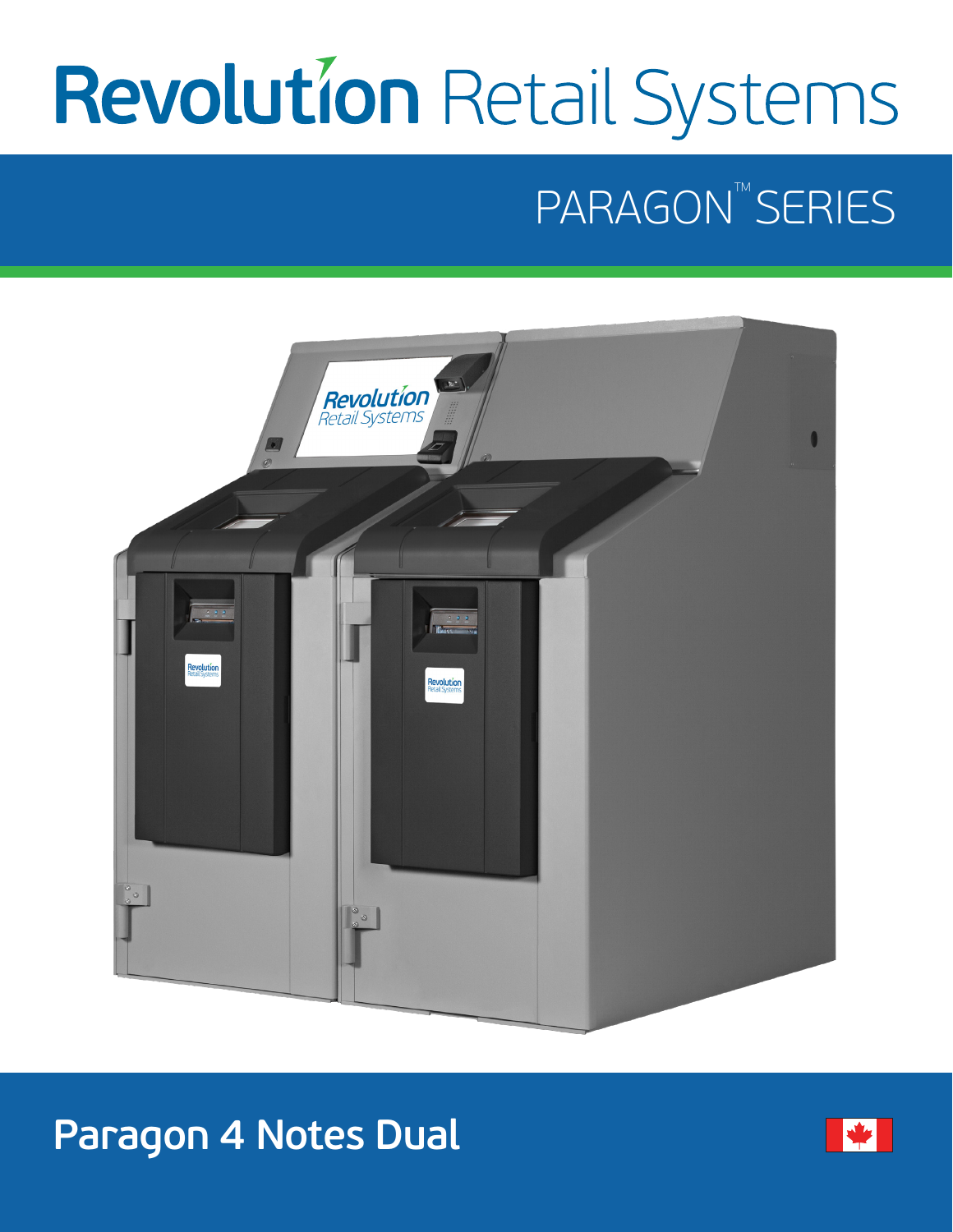

### Paragon 4 Notes Dual

#### HARDWARE FEATURES:

- Closed Loop Architecture of Notes; No Manual Intervention Required
- Lockable Deposit Cassette
- "Fitness Sort" on Recycled Notes
- Flexible Note Orientation (No Need to Separate or Face Notes)
- Pocket Note Acceptor Handles Large Bundles of Notes
- Scalable Platform
- Continuous 24/7 Monitoring
- Integrated Printer
- Integrated Till Check In/Out Scanner Optional
- Integrated Fingerprint Reader Biometrics Optional
- Uninterruptible Power Supply

#### SOFTWARE FEATURES:

- PCI Compliant
- REACH<sup>™</sup> Remote Monitoring Solutions for Tech Support
- Real Time Cash/Coin Level Monitoring
- Scalable Cluster Format
- Reporting Standard or Custom
- Lane and/or Clerk Accountability
- Tills and Drop Bags Automatically Traced to a Specific User by Utilizing Bar-Coding
- Multiple Tills per Register/Lane
- Configurable User Permission Levels for Machine Access
- Multiple User Authentication Schemes (Log-in and PIN, or Biometrics)
- Automatic Prompting of Periodic Password **Changes**
- Customized Programming of ID Cards
- Track Monies Outside of Unit with External Vault Fund Function
- Guided Deposit Preparation: Automatically Calculates and Moves Deposit to Courier Cassette
- Automatic End of Day Reporting
- Courier Specific Log-In Menu
- Video Troubleshooting Tips
- Video Guidance for System Operation

#### FEATURE CAPABILITY:

- Ability to Integrate with POS System
- Same Day Credit on Deposit (Provisional Credit)

## **Revolution Retail Systems**

Revolution Retail Systems LLC | 1400 Valwood Parkway, Suite 100 | Carrollton, TX 75006 | Tel: 469.317.2910 | 855.616.3827 | Fax: 469.364.3856 © January 2022 Revolution Retail Systems LLC | www.rrs360.com | Email: revolutionsales@rrs360.com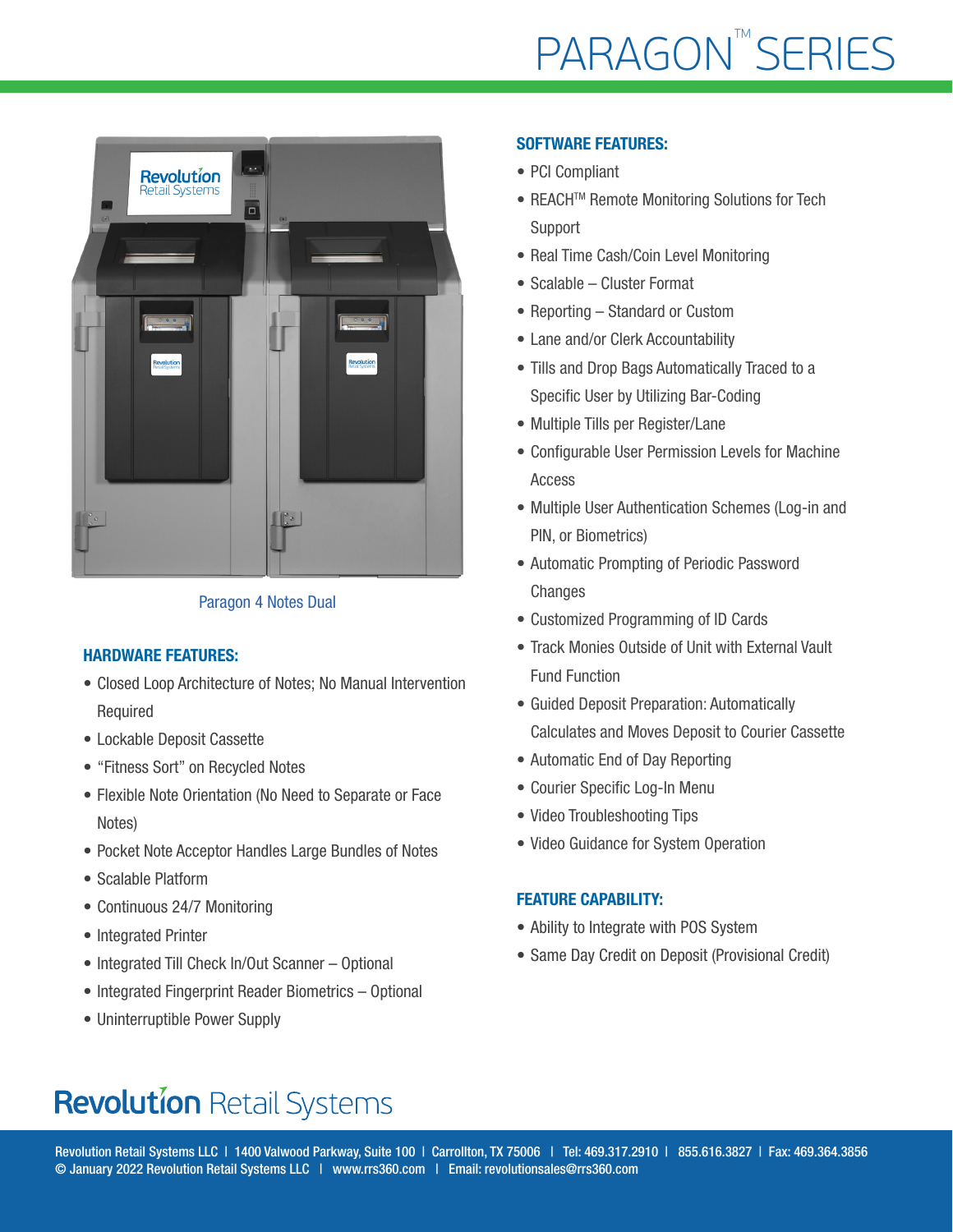## **SPECIFICATIONS**

| <b>Physical Characteristics (nominal):</b>                | <b>Paragon 4 Notes Dual</b> |
|-----------------------------------------------------------|-----------------------------|
| Height                                                    | 48.78"<br>$(1239.1$ mm $)$  |
| Width                                                     | 41.58"<br>$(1056.1$ mm $)$  |
| Depth (install depth)                                     | 36.64"<br>$(930.6$ mm $)$   |
| Weight (empty)                                            | 2,000 lbs.<br>(907 kg)      |
| <b>Device Configuration:</b>                              |                             |
| Number of Recycle Cassettes                               | 8                           |
| <b>Number of Deposit Cassettes</b>                        | $\overline{2}$              |
| Notes:                                                    |                             |
| Capacity per Cassette (approximate):                      |                             |
| <b>Recycle Cassette</b>                                   | 2,700 notes                 |
| <b>Deposit Cassette</b>                                   | 2,700 notes                 |
| <b>Total Capacity of Notes</b>                            | 27,000 notes                |
| Processing:                                               |                             |
| <b>Bulk Note Acceptor</b><br>Note Processing Speed In/Out | 8 notes/sec                 |
| Recycle up to                                             | (8)<br>denominations        |

## **Revolution Retail Systems**

Revolution Retail Systems LLC | 1400 Valwood Parkway, Suite 100 | Carrollton, TX 75006 | Tel: 469.317.2910 | 855.616.3827 | Fax: 469.364.3856 © January 2022 Revolution Retail Systems LLC | www.rrs360.com | Email: revolutionsales@rrs360.com